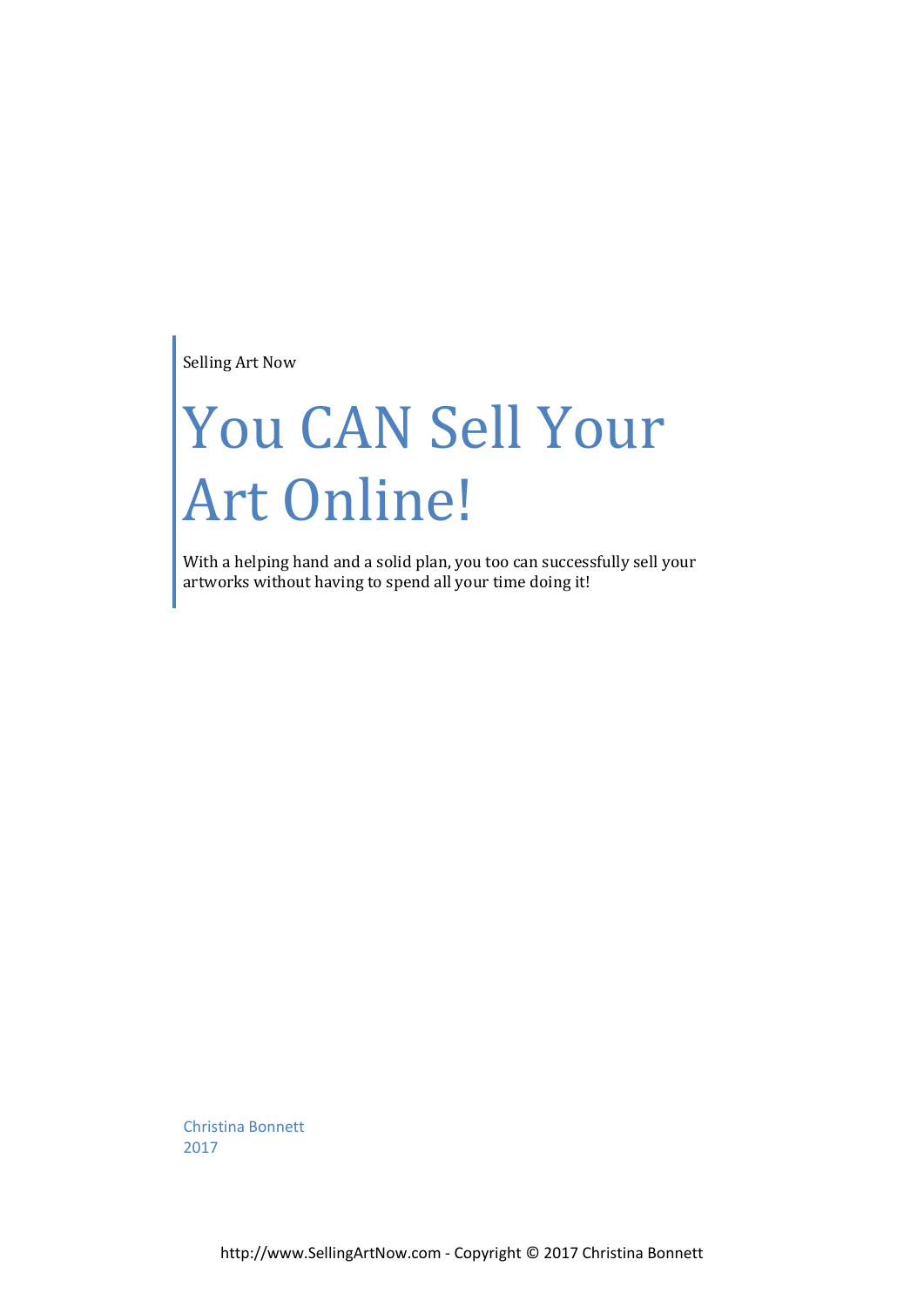## **Contents**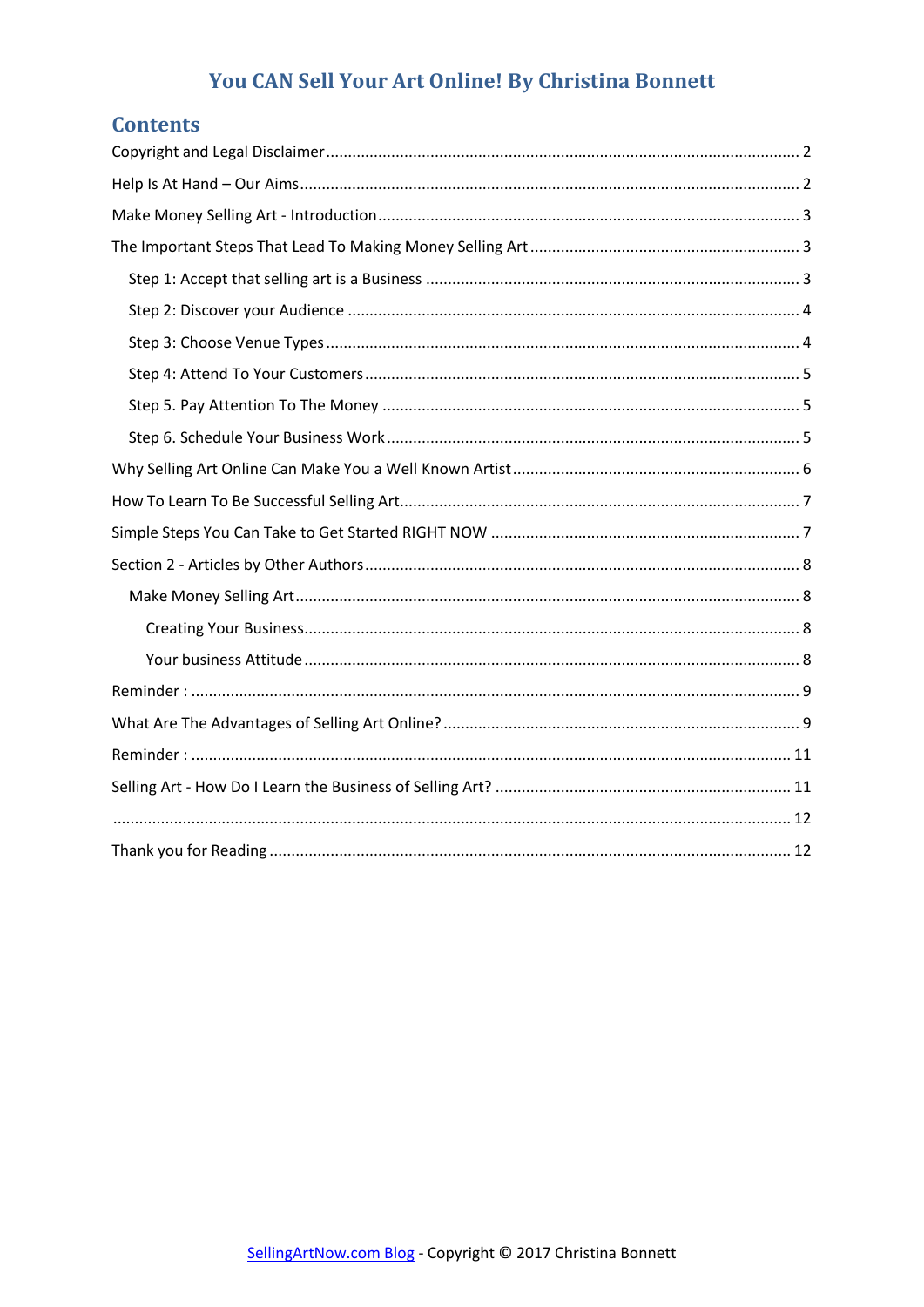# <span id="page-2-0"></span>**Copyright and Legal Disclaimer**

Copyright © 2017 Christina Bonnett

All rights reserved. No part of this report may be reproduced in any form without the express permission of the author.

The information presented herein represents the views of the author as of the date of publication.

Because of the rate with which conditions change, the author reserves the rights to alter and update her opinions based on the new conditions. This product is for informational purposes only and the author does not accept any responsibilities for any liabilities resulting from the use of this information.

While every attempt has been made to verify the information provided here, the author and her referrals cannot assume any responsibility for errors, inaccuracies or omissions. Any slights of people or organizations are unintentional.

Copyright of included articles remains with the authors.

## <span id="page-2-1"></span>**Help Is At Hand – Our Aims**

With a helping hand and a solid plan, you too can successfully sell your artworks without having to spend all your time doing it!

My aim is to keep you creating your art while the sales happen in the background and with the minimum of fuss.

If you have been doubtful that people will buy art from the internet, the least this will give you is the knowledge that people DO buy art online.

The thing is, you need to put your work where the people who love to buy can find it.

I hope you will let me point the way. If you haven't already, just go to my website '*Selling Art Now*' and sign up to my newsletter.

The three collected Articles (Section 2) below my report will give you some insight into the level of enthusiasm and confidence of those who can make a success of online sales in the art world.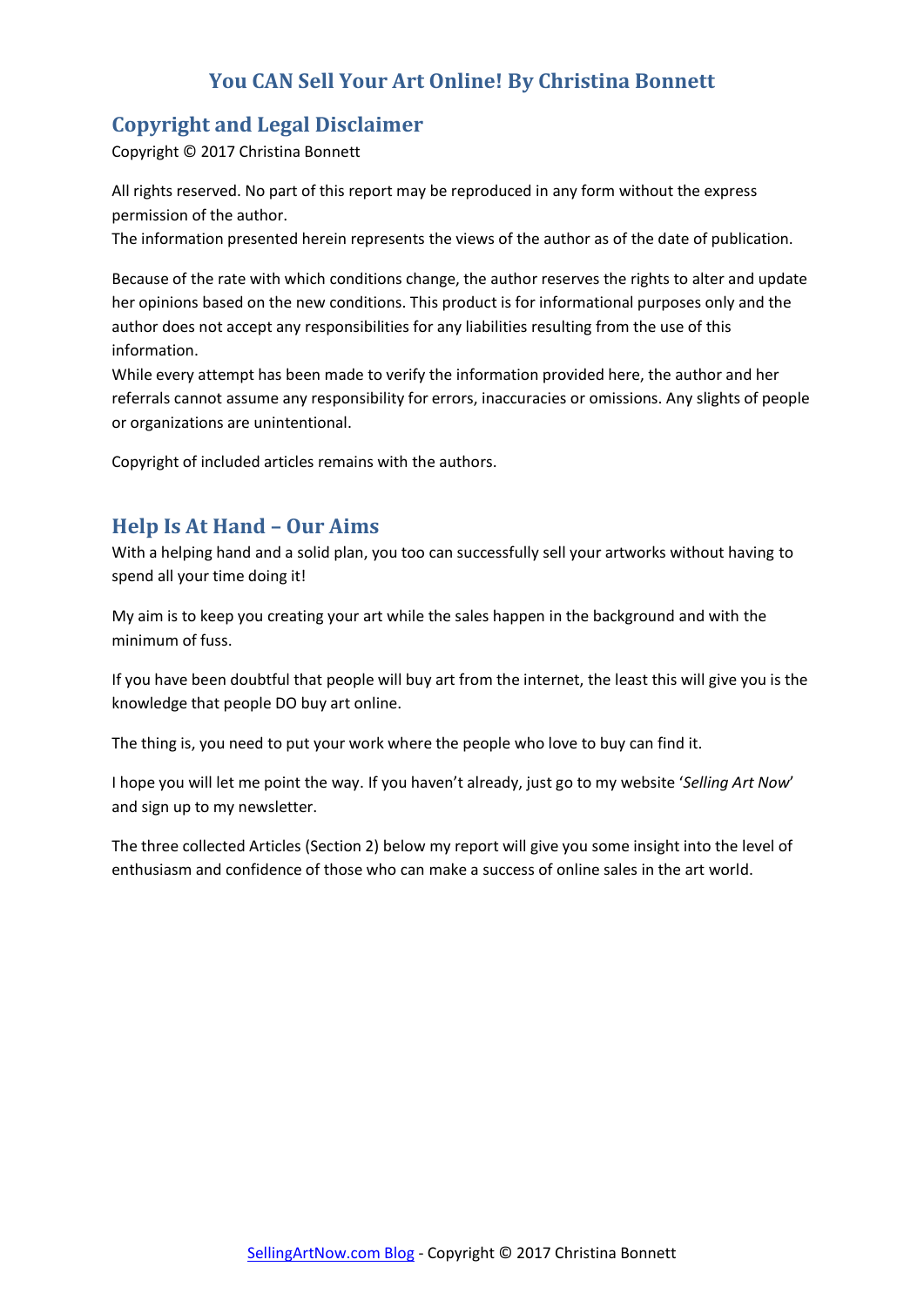## <span id="page-3-0"></span>**Make Money Selling Art - Introduction**

So you want to make money by selling your art online. Perhaps you have been creating art for years and want to make money while enjoying your hobby, to help pay for materials, or perhaps you want to boost art career so that you can do it full time.

Whatever your goals, you need to put techniques and practices in place to bring your work to the public and using the internet can be an inexpensive way to do just that.

If you don't know where to start or the techniques that you are using now are just not working, some help with the steps you need to take is vital. I have written this report to guide you with tips and techniques that will help you make a start towards making money selling your art.

## <span id="page-3-1"></span>**The Important Steps That Lead To Making Money Selling Art**

Your Business Attitude needs to be that of an already successful artist. You need to be clear about what you want to achieve and the purpose of selling online. Ask yourself what you really want from the business.

Do you want to raise your profile so that influential Galleries will show your work? Or perhaps you want to sell just one line of items featuring your art? Some artists want to highlight the work they do on commission and others want to create a collection of affordable prints. Some Like to have one side of their art selling well to give them a secure living that will support their experimental work. There are probably as many approaches to selling online as there are artists trying to do it, so don't be afraid to embrace and express your own desires and explore another side of your creativity.

The main thing to remember is that having a presence online will raise awareness of you and your art – and that might be enough for your purpose. You will still need a professional attitude towards your offline endeavours.

#### <span id="page-3-2"></span>**Step 1: Accept that selling art is a Business**

It's true that creating art is the most important part, but once you know you want to sell your work then a business mind-set becomes very important. Like any business, there are a number of techniques that will make your business a success.

There is more to selling art than just creating the pieces to sell. Dealing with money means that there is indeed a business involved..

Again, like any business, planning a strategy and attending to details is an integral part of success. Working things out as you go may be appealing but it is important to plan for success, a part of which is being in control of the money side of business. More about dealing with the money side later.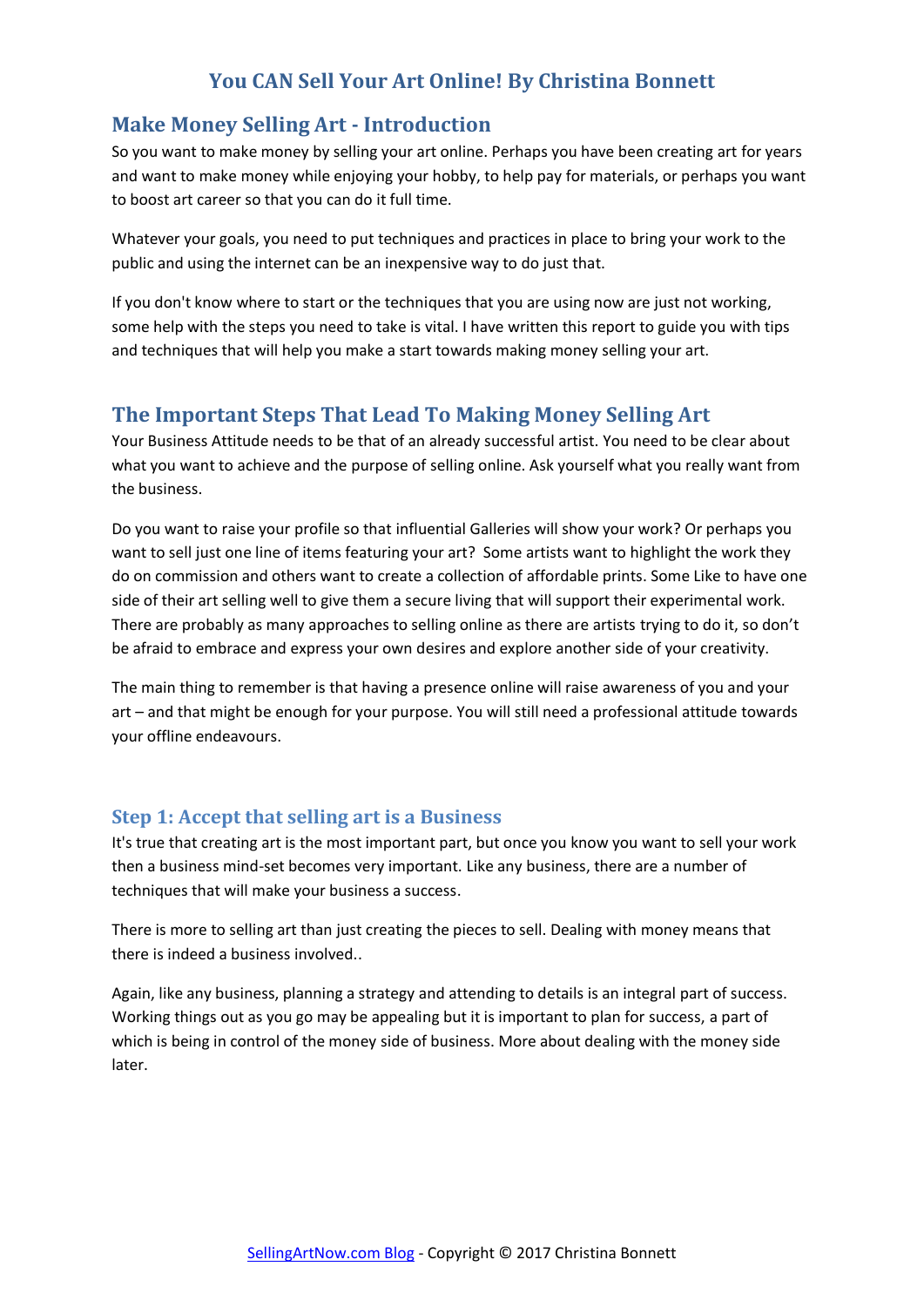## <span id="page-4-0"></span>**Step 2: Discover your Audience**

It is important to first find your audience. You want to be displaying your artwork to people who are actually interested in buying artwork.

Who are your customers and who is your ideal client? Try to picture the type of person your ideal customer is.

Ask yourself some questions about the person you visualize.

- How old?
- Male? Female?
- Where do they live?
- What is their income?
- Do they own their own home or do the rent?
- What are their interests, hobbies and lifestyle?

You may have more than one kind of person that fits! Well then, create several of these people, and make them as real as possible so that you can learn how to communicate with them and satisfy their needs and desires.

Consider this also when constructing your ideal customer:

- Where are they? Do they spend all their time at work? Where do they go to relax?
- And where do they go to buy art?

This is important because different people shop in different ways. Some go to events and others go to fixed venues and others just buy because they know about the artist and will buy where they find the work. Consider this: Fairs and shows are effective because people attending these events are specifically there to look at, and possibly purchase art. They have the money with them (in some form) to do just that and they are also prepared to spend the money set aside for this purpose. Many will even spend more than planned to acquire the right piece.

You will not be able, nor need to appeal to every kind of person. This ideal person will determine the route you take to sell your art. There are many ways to get your work in front of people who buy, and the method you use needs to fit in with how you want to work. Indeed, your online art may be very different from the work you sell in your studio, for example.

Many artists sell objects online using their artistic talents merely to fund their studio where they do their more 'serious' work!

#### <span id="page-4-1"></span>**Step 3: Choose Venue Types**

Think about your goals. Are you aiming to show in galleries, shows or events, perhaps you want to only sell online?

Many artists have found success in displaying their artwork at art shows and outdoor festivals, and your online efforts can ensure that art lovers know about your events and seek you out. Think about whether you want to sell in established online galleries and whether you want your own online shop.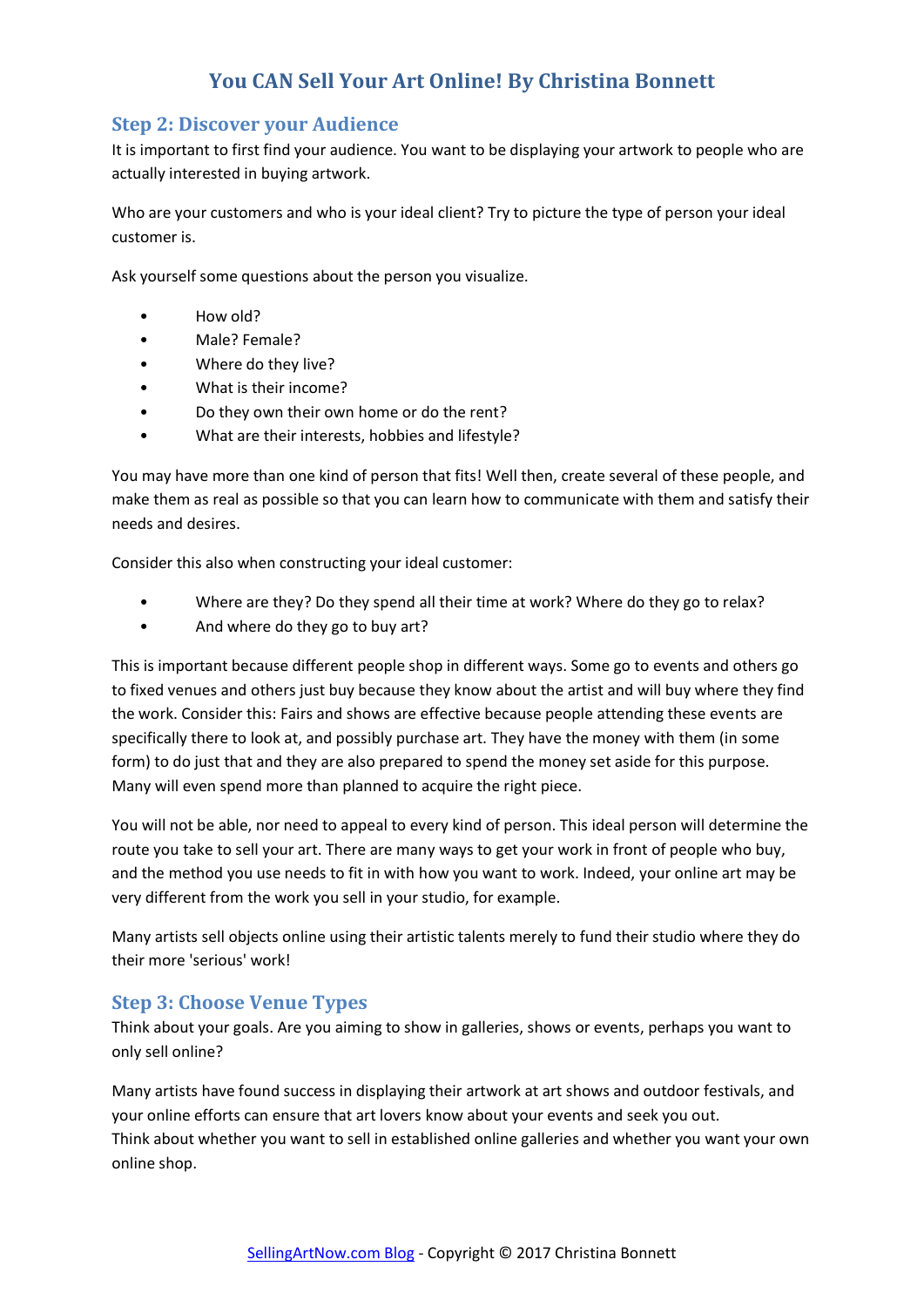These decisions can affect your approach and how you are perceived, but they are flexible and can be re-visited later on.

Each of these venues can support the other and increase sales in both, and you can start small and grow. However some high-end galleries require exclusives so if that is your aim you will need to consider *What* you will sell online.

#### <span id="page-5-0"></span>**Step 4: Attend To Your Customers**

Just like any job that is commission based, your profit depends not only of the quality of the art which you are selling, but how it is presented, and most importantly, how you handle customers. Your ultimate success depends upon *How* you relate with the people who may become potential buyers. Being able to create lasting relationships with potential buyers will greatly increase the possibility of these individuals becoming loyal customers. Building a relationships with potential customers should be done before presenting them with anything to buy, and can be started before you have anything for sale online!

Once you have made a sale, however small, you want to make sure that you take care of your customers and satisfy their needs. Each individual who pauses to look at your work deserves attention. Your customers want to feel like they matter and a person who has bought once and felt they received value may be more likely to purchase another piece of your artwork.

#### <span id="page-5-1"></span>**Step 5. Pay Attention To The Money**

Do you need to charge VAT or sales tax or does your gallery do so? Will others charge a commission for showing your art? If so, how much and what is the least amount you are prepared to accept for your work and how does that affect your retail price? How does the price of a smaller piece of art affect the price of a larger piece? You must be realistic about what your art is really worth.

Inevitably there will be costs involved. Every venture requires some investment and there are likely to be ongoing costs both in time and money to maintain the business.

Think also about the Value of these costs: What is your exposure to more customers that you could ever reach offline Worth to you?

Some careful number-crunching in advance will ensure you make a profit and that you don't find you have undercut an important gallery and ruined your chances of exhibiting with them.

#### <span id="page-5-2"></span>**Step 6. Schedule Your Business Work**

Allocate a proportion of your time to spend on the Business of your art.

It is a good idea to make sure you spend time on the business. Everyone's circumstance is different and the amount of time you spend will affect progress. Even if you decide to set aside a period of time to begin, you will need to include regular updates in your plan and a schedule will help to develop a habit. Tasks will be easier to complete in smaller bites too. It doesn't matter whether the time is early mornings or night-time stints, or even weekends only. Just make sure they are written into your schedule and that others know those times are important.

For those that find it hard to convince family and friends that their time spent on creating art is important - make a similar schedule for that and make sure you are not interrupted!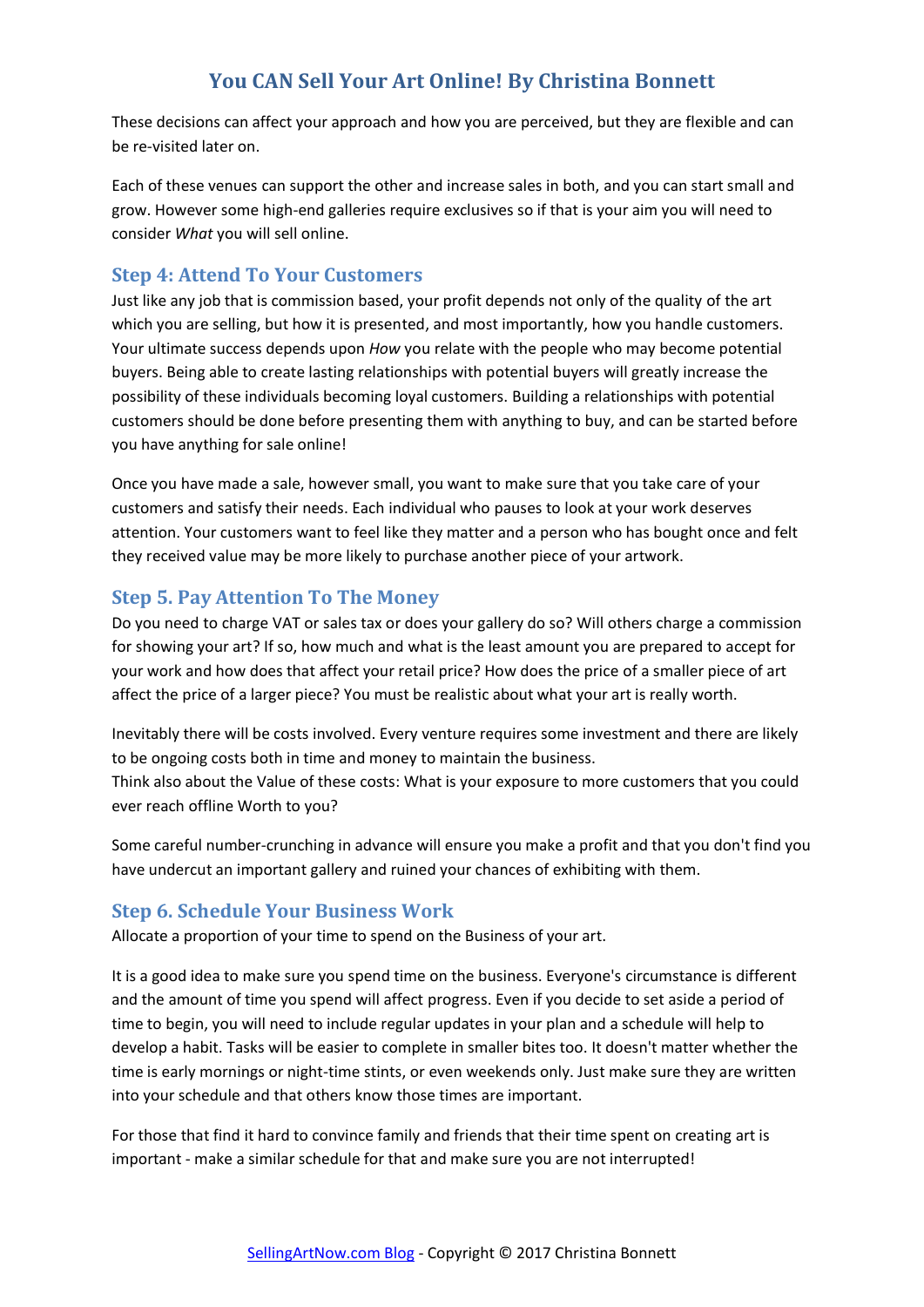# <span id="page-6-0"></span>**Why Selling Art Online Can Make You a Well Known Artist**

Having a presence online is a must these days. Remember, most people look for information on the internet. They look for information about people and goods, and subjects that interest them. It's almost as though if it is not on the internet, it doesn't exist.

When you have a presence online in several different places, it confirms that you are real and that your work has value.

Your 'presence' will include your own website, your social profiles, things you have written and things that have been written about you and even videos showing you or your work. When all these elements are of the highest quality they will be discussed and shared, having the potential to reach a large number of people. Far more people than you could ever reach in a bricks and mortar shopfront.

You mustn't feel that you will lose your privacy when you appear all over the internet. Everything can be about you as an artist, your inspiration and how you work, where your work can be seen, the materials you use and what you are working on at present, and perhaps your likes and dislikes in the art world. You can reveal as much or as little as you like but a degree of opinion is advisable. Your take on things need not compromise your privacy, but the more people FEEL they know you, the more they will like you and trust you.

And every marketer knows. People buy from those they know, like and trust.

**Next:** How Do You Learn Tips and Techniques To Make Money Selling Art?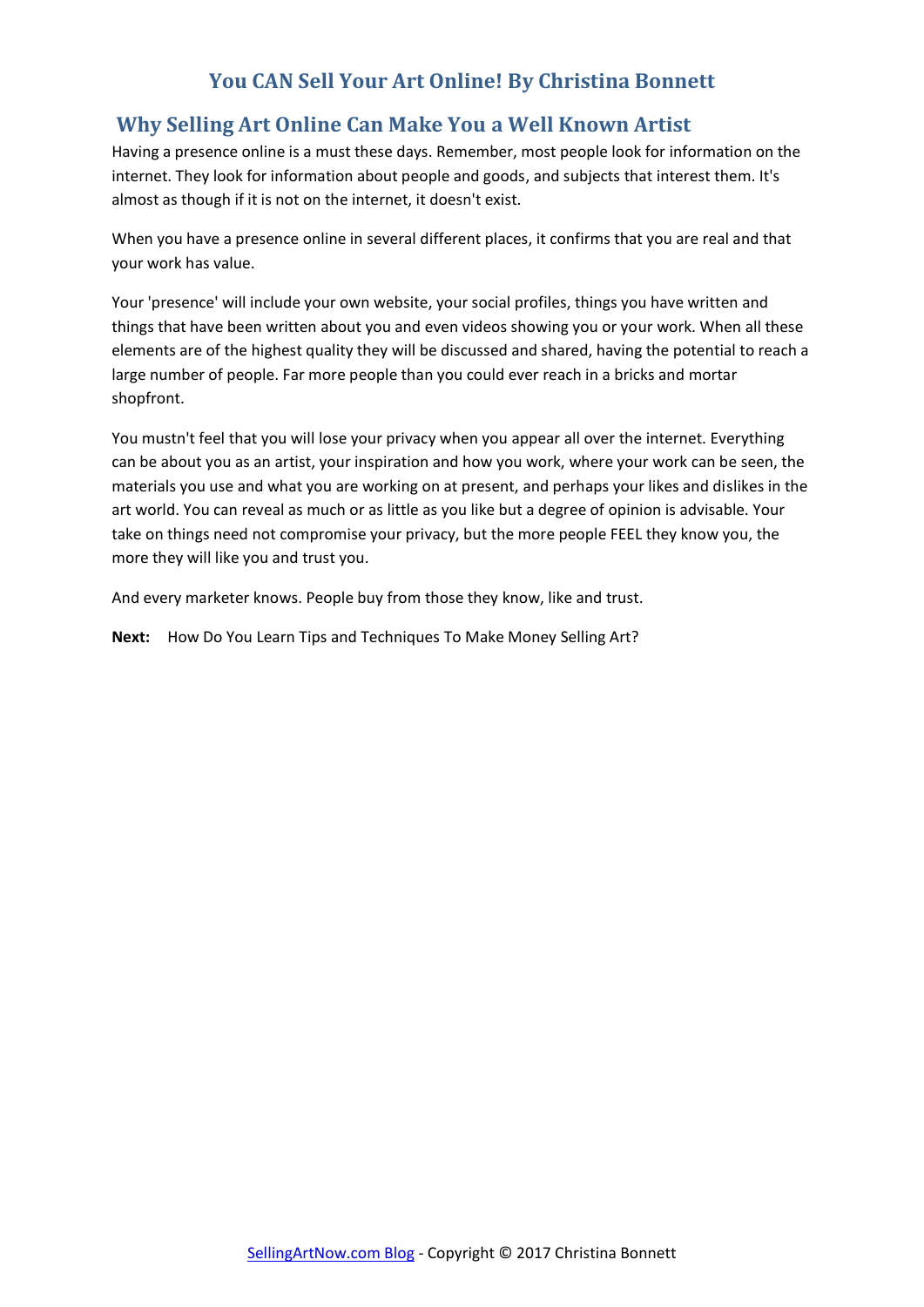## <span id="page-7-0"></span>**How To Learn To Be Successful Selling Art**

Find courses on how to achieve a great presence online. Find other artists that are successful and do what they do. Find out what they do online and copy them, not their work, but their methods, the things they do online and the places they sell. Many very famous artists have no more than their own website themselves but their online presence is large because they have institutions or hugely famous galleries behind them. Unless you are part of that scene, you won't be competing with them; you only need to stand out among the millions of other artists just like you.

Artists use many techniques to make money selling art and they are different for each person. Many artists spend years of testing and trying different things, adjusting techniques and discovering tips that work for them. Discovering these techniques and tips on your own can be difficult. It takes time to talk to large numbers of people, try out their ideas and adapt their knowledge to work for you.

However, there are several successful artists and art promotion experts willing to share their secrets, tips, and techniques so that you can bypass that learning curve and begin making money selling your art now.

There's no doubt that you can find out how to get your hands a wealth of knowledge and information that will not only expand your knowledge of the art market world, but will also provide you with information to help you on your way a successful career as an artist. A lot of time spent on research may lead you to the most useful information in the end.

## <span id="page-7-1"></span>**Simple Steps You Can Take to Get Started RIGHT NOW**

If you want to make money doing what you love as soon as possible, read my steps and understand what they mean for you and decide on your priorities.

If you haven't already, sign up to my newsletter. While pursuing my own art business I discover multiple ways of making money with my art. I discover where to find the best ideas, techniques, and processes that have already worked to make many artists successful and I will share them with you. I will seek out the best courses of action, test them and practice them and, whenever possible, let you know what works.

I am expanding the Selling Art Now Blog to bring you great tips and techniques on how to make money selling your art so why not go to the Selling Your Art Blog. <http://www.sellingartnow.com/blog/>

When the time is right we may meet on social media where artists with similar goals can share and discuss what is working for them.

**Next:** These three collected Articles will give you some insight into the level of enthusiasm and confidence of those who can make a success of online sales in the art world.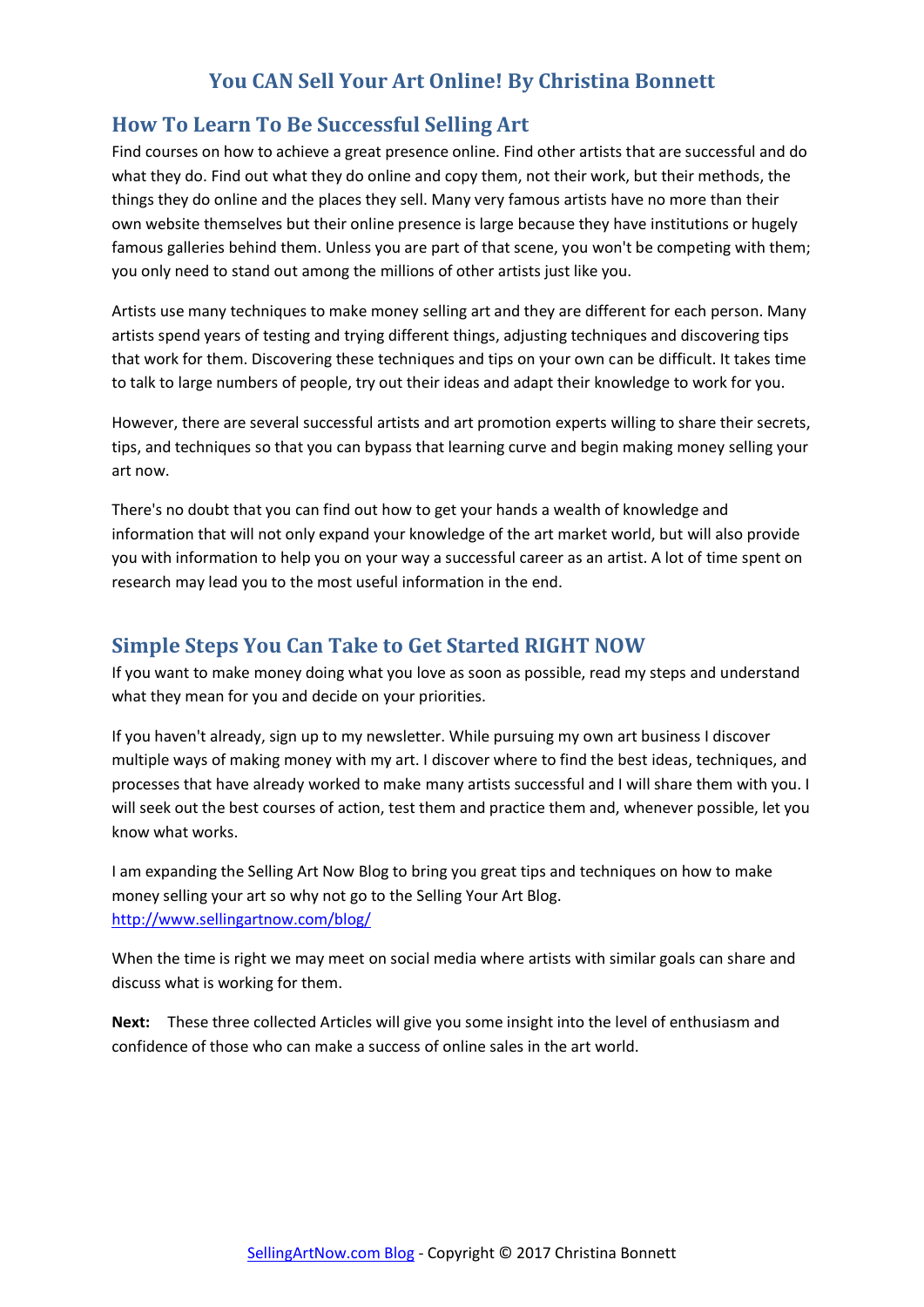## <span id="page-8-0"></span>**Section 2 - Articles by Other Authors**

#### <span id="page-8-1"></span>**Make Money Selling Art**

#### EzineArticles Expert Author Lindsay Sliwa

Are you interested in learning how to make money selling your art? Have you been creating art for years and want to make a profit off of your hobby or get your art career up and running? Don't know where to start or are the techniques that you are using now are just not working? Your best bet is to investigate tips, techniques, and processes that have already worked to make a number of artists successful. Thus, I have written this article to tell you how you can find these tips and techniques that will get you on the road to making money selling your art.

#### <span id="page-8-2"></span>**Creating Your Business**

There is more to selling art than just creating the pieces to sell. Dealing with money means that there is indeed a business involved. And like any business, there are a number of techniques that will either make your business a success, or a failure.

It is important to first find your audience. You want to be displaying your artwork for people who are actually interested in buying artwork. Many artists have found success in displaying their artwork at art shows and outdoor festivals. This is important because people attending these events are specifically there to look at, and possibly purchase art. Thus, they have the money to do just that not only with them, but they are also prepared to spend the money for this purpose.

Just like any job that is commission based, your profit depends not only of the quality of the art which you are selling, but how your exhibit looks, presentation, and how you handle customers. How you Work with the people who may become potential buyers is important, as you may be able to create seller-buyer relationships with the possibility of these individuals becoming loyal customers.

In any case, you want to make sure that you take care of your customers and satisfy their needs. Each individual who stops by your exhibit deserves attention. Your customers want to feel like they matter (and if you want to make an actual profit, they do), and thus may be more inclined to purchase a piece of your artwork.

#### <span id="page-8-3"></span>**Your business Attitude**

Like any business, planning and thinking out the details is an integral part of success. It usually isn't enough to work things out as you go (the "see as I go" mentality).

It is important to plan for success, which means knowing how to deal with the money part of business. Do you need to charge sales tax? If so, how much? How does the price of a smaller piece of art affect the price of a larger piece? And how much is your art really worth?

#### SO HOW DO YOU GET GREAT TIPS AND TECHNIQUES THAT WILL HELP YOU MAKE MONEY SELLING ART?

The tips and techniques that artists use to make money selling art are different for each person. For many artists, it took years of going through a learning curve and trying different things, adjusting techniques and discovering little tidbits that seemed to work for them. However, getting hold of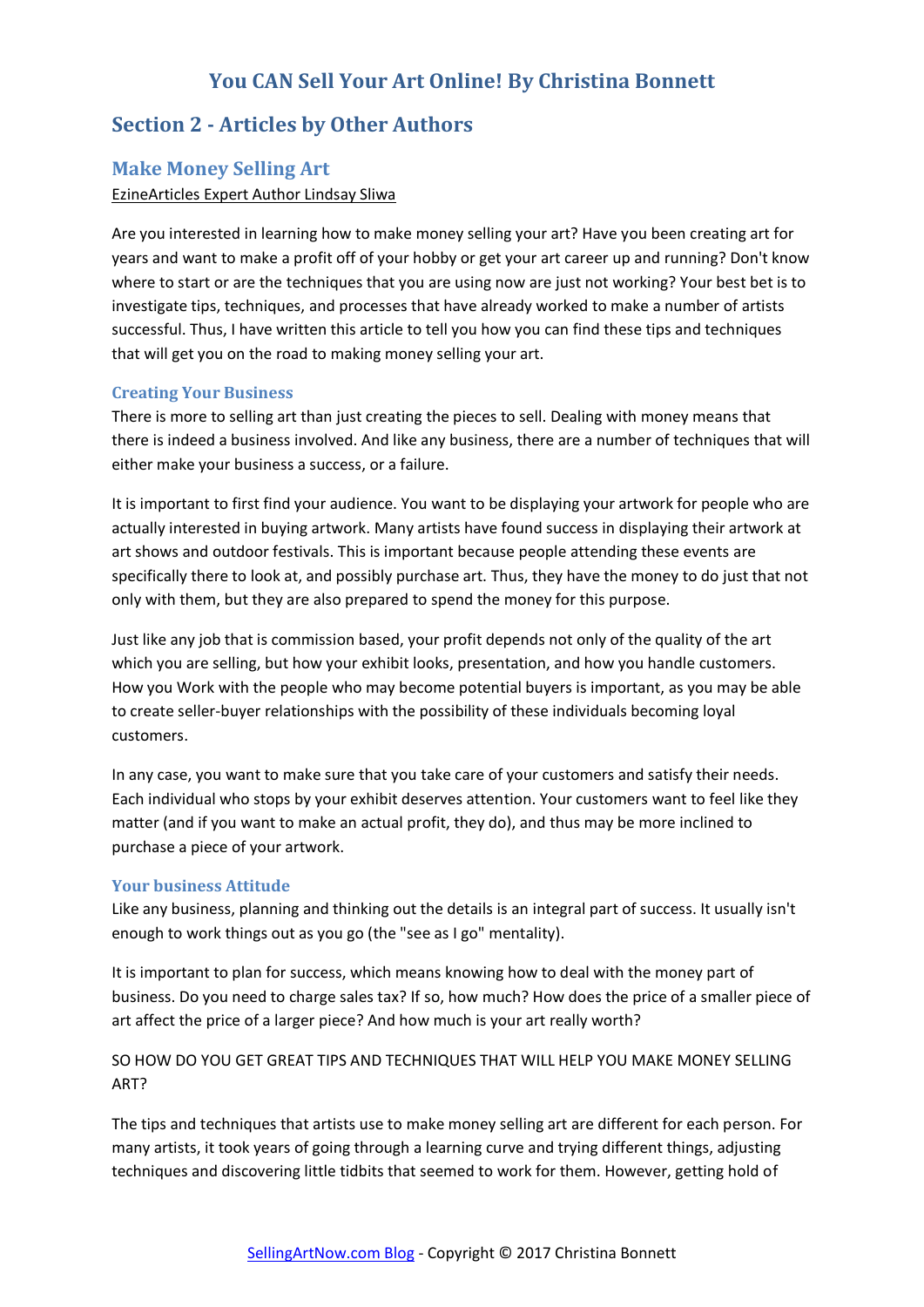these techniques and tips may be difficult, as they may involve talking to a large number of people and tweaking their knowledge to work for you.

However, there are several successful artists out there that are willing to share their secrets, tips, and techniques so that you can bypass that learning curve and begin making money selling your art now.

So to find great tips and techniques on how to make money selling your art, go to the Selling Your Art Blog. There you can find out how to get your hands on knowledge and information that will not only expand your knowledge of the art market world, but will also get you on your way to start successfully making money doing what you love.

*Article Source: http://EzineArticles.com/?expert=Lindsay\_Sliwa* 

*Article Source: http://EzineArticles.com/4760666*

## <span id="page-9-0"></span>**Reminder :**

Click Here to Discover How You Can Sell Your Artwork Online http://www.SellingArtNow.com

With a helping hand and a solid plan, you too can successfully sell your artworks without having to spend all your time doing it!

My aim is to keep you creating your art while the sales happen in the background with the minimum of fuss.

Nothing is achieved without work or investment, but knowing what to prepare and how to organise your information will shorten the journey to having a presence online.

All the necessary ingredients can be put in place to make sales.

#### <span id="page-9-1"></span>**What Are The Advantages of Selling Art Online?**

*EZINEARTICLES EXPERT AUTHOR JULIETTE TRAVERSEN* 

Web-based artist networks, art marketplaces, and online art galleries are helping artists who are selling art online, a more and more common practice as time goes by. More often than not, selling your art online on your own can be an experience that disenchants many artists with the prospect of selling art online using any tool; even a personal website can be difficult to manage in comparison to an online gallery account.

The online art market is growing considerably, and with online art sales on the rise, it is proving to be an increasingly fruitful avenue for artists, even compared to traditional methods for selling art as an artist. Previously established networks like those used by online art marketplaces and gallery settings have many things going for them that personal websites do not, namely the ability to draw on greater authority rankings that help them appear higher on search engine results. Larger sites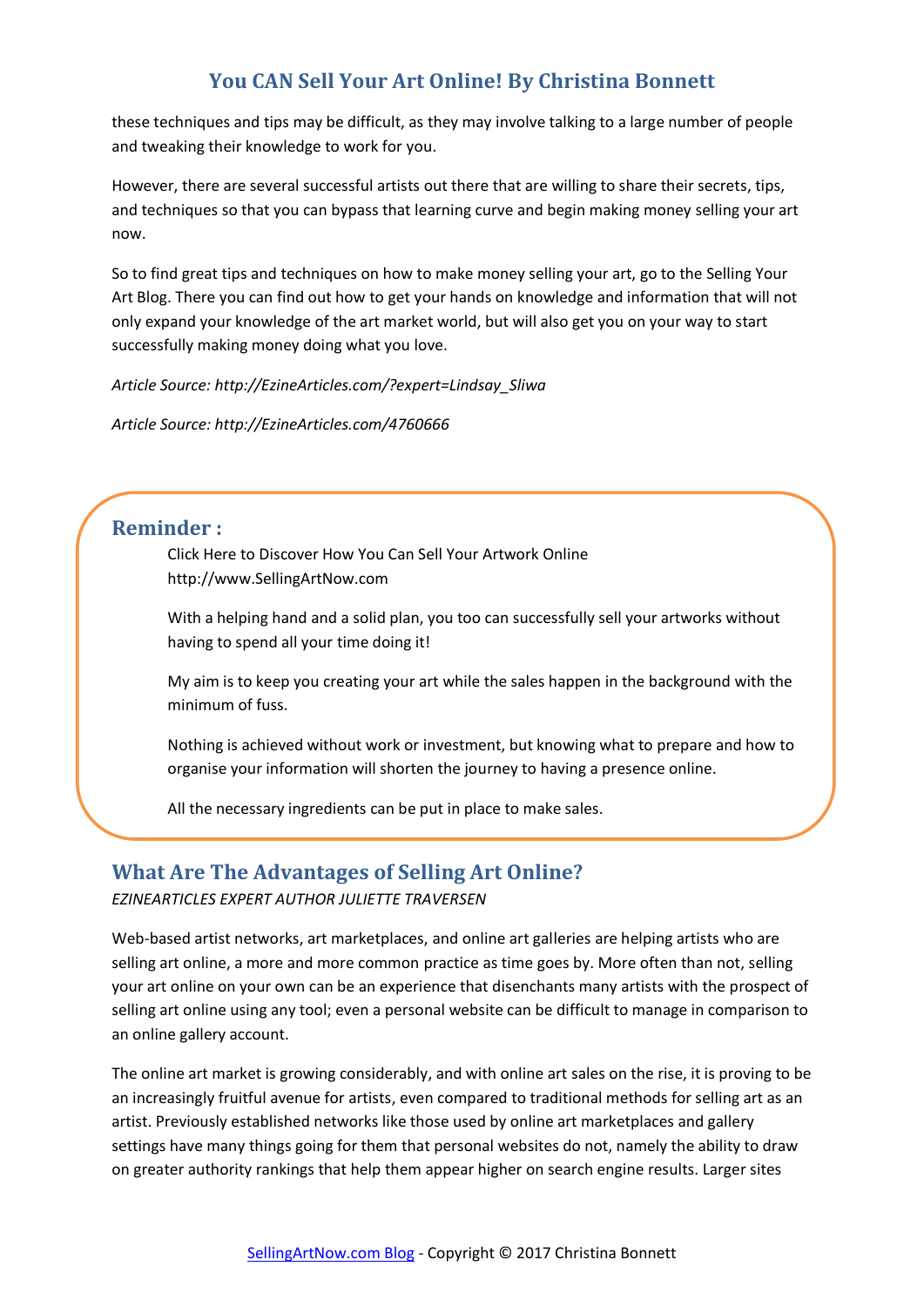draw a large portion of the market of online art buyers looking for artists who are selling art online. These buyers are already seeking art to buy online, and are open to the prospect of purchasing directly from the artist. Selling your art online can be difficult if you are only selling from your own personal website. Increase the scope of the audience who can potentially see your work by including your pieces in an online art gallery or marketplace!

Traditional galleries have the problem that they are highly localized in their traffic, whereas with the online revolution, someone in England can buy a painting or sculpture piece from an artist in Hawaii, arrange for shipping, and pay the artist directly. Galleries also have limited wall space, which is not an issue when you're selling your art online.

Many websites have sprung up to help artists with the task of selling art online; they often charge a nominal fee, some one time, some annual, and some taking a commission of each sale an artist makes, but no matter the payment model being used this is often much less than an artist would pay to display their work in a traditional brick and mortar venue. A virtual listing for a piece of art allows the artist who is selling art online to display at least one image, often more, of their work as well as a description of the piece that can be key word optimized for better search engine exposure, and contact information for interested buyers. The advantages of selling your art works online are numerous, and center around the several ways that you can save both money and time. Your worries over maintaining a physical gallery space are over if you decide to work on selling your art online! No more rent and maintenance worries, no more adjusting your schedule to fit that of the gallery, with online art sales it is all between you as the artist and your buyer, and that is as it should be.

Compared to selling art pieces online, gallery sales are a lot harder to come by. But just because there is greater potential for an artist selling art online to make more sales does not mean that these sales will come without a little effort on the part of the artist. The way the internet works for someone selling art online it is all about your 'findability'. So when someone searches for something using a specific word or phrase, the websites which are ranked best for those terms come up in order of relevance and importance. The better you describe your work when creating a listing on an art sales website, the better chance you have of making a sale. Now this does not mean that you should find a list of popular search terms for selling art online and cram as many of them into your description box as possible, but rather select a few that are most closely associated with your piece or gallery as a while, and work those into your description text.

Making a sale using your new online gallery pages can be fun if you want it to be. This does not mean that marketing yourself effectively will not require a little effort on your part, but if you let yourself enjoy the challenge, it can be a very rewarding way to see the fruits of your labor ripening on the vine. Promote yourself and your work through social networking sites like Facebook and Google+ with links to your gallery and pictures of your work (make sure to use watermarks to protect your unsold pieces) and encourage your friends and contacts to share these with their contacts as well. Selling art online doesn't have to be expensive or time-consuming if done correctly, so stay tuned for more information how to sell your art online and all the benefits you can expect to enjoy!

Are you considering selling art online? If so, check out Artweb.net, one of the best online art marketplaces on the internet. Buying and selling art online has never been easier!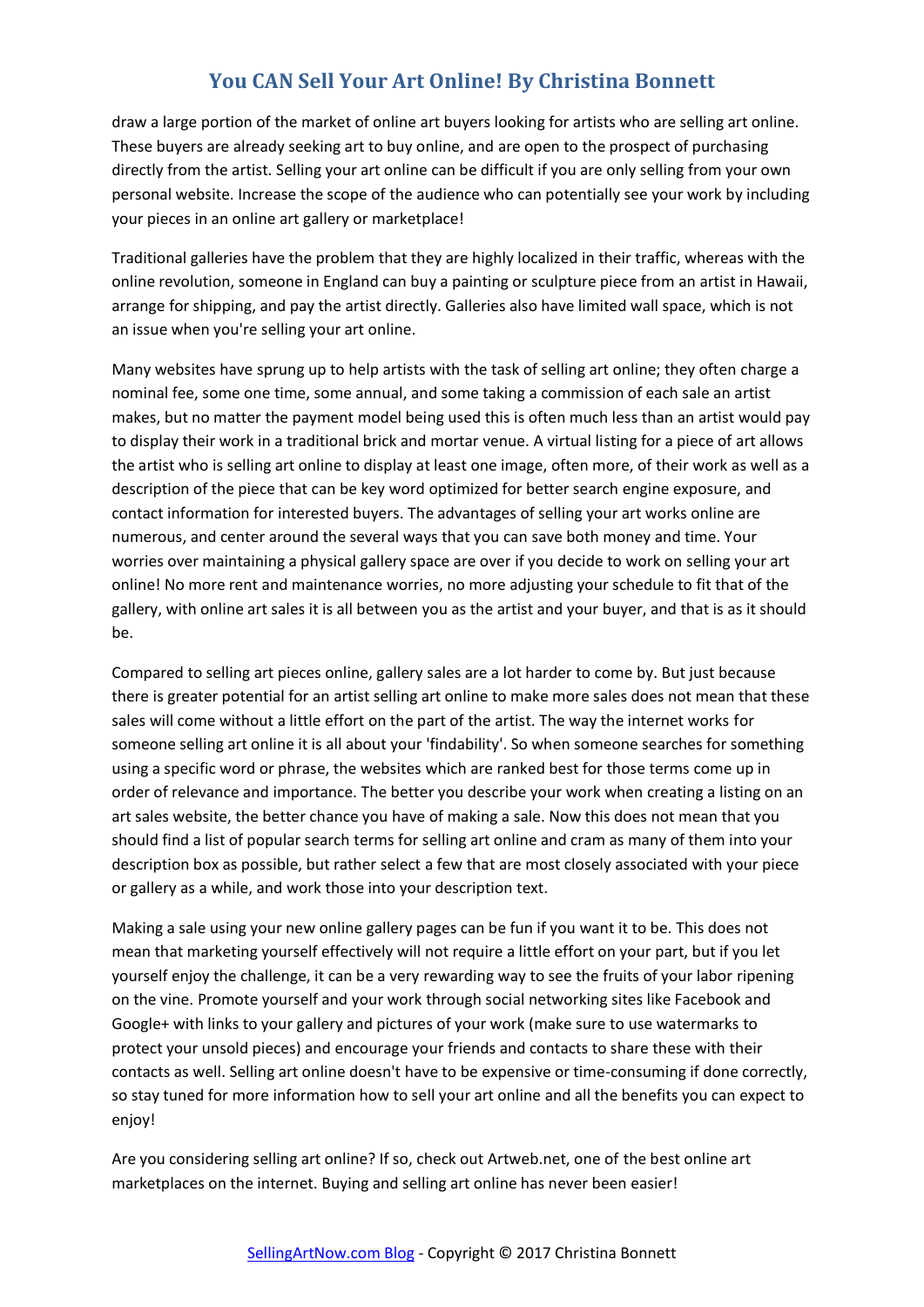*Article Source: http://EzineArticles.com/?expert=Juliette\_Traversen* 

*Article Source: [http://EzineArticles.com/6702734](http://ezinearticles.com/6702734)*

## <span id="page-11-0"></span>**Reminder :**

We can give you the helping hand and a solid plan you need so that you too, can successfully sell your artworks without having to spend all your time doing it!

If you haven't already, Sign up for you own Free Report and a few days later, you will receive a Free Email series to help you make a start.

# <span id="page-11-1"></span>**Selling Art - How Do I Learn the Business of Selling Art?**

How do I learn the business of selling art? For upstart artists, this is the most important question that they can ask themselves and the most crucial to find the answers to. One mistake young artists make and even some older veterans make is they think of their art as an artistic creation rather than a business.

The truth is, if you intend on selling art you're in the business of selling just as much as you are the art of creation. It is just as important for you to learn the business of selling art as it is the business of creating your art. While there are many opinions about how selling art should take place there are some solid business ideas that should go behind the selling of art.

Marketing your art is the most difficult and time-consuming part of being in the art business. It is important for you to realize all the available art marketing options that you have today. Some of these include newspapers, radio, TV, and Internet just to name a few. Each one of these comes with a positive and negative side, but not understanding the benefit to each possesses and how to harness these marketing outlets will substantially increase the duration in which the artist makes little if any profit.

Out of the before mentioned, art marketing options. Probably the most beneficial to an upstart artist would be the Internet. There are more opportunities via the Internet to get your name and art in front of millions of people than in any other conventional way.

When starting out in the business of selling art you should consider creating a website, blog, Facebook page and a Twitter account. Your website should showcase your work and be a place to sell your paintings online. Use your blog to keep potential buyers informed of your activities in any new or recent paintings that have been added to your website. Use your Facebook page to engage potential buyers and create frames and lasting relationships that can help foster or encourage others to buy your art. A good use of a Twitter account in addition to trying to make daily posts on your twitter account you should also set it up to post short clips of your blog postings.

If you are interested in the business of off-line marketing in here are some ideas for getting noticed. Participate in local events such as art fairs, charity auctions or the like. By participating in your local community you will build a name and reputation for yourself and you will be able to tap some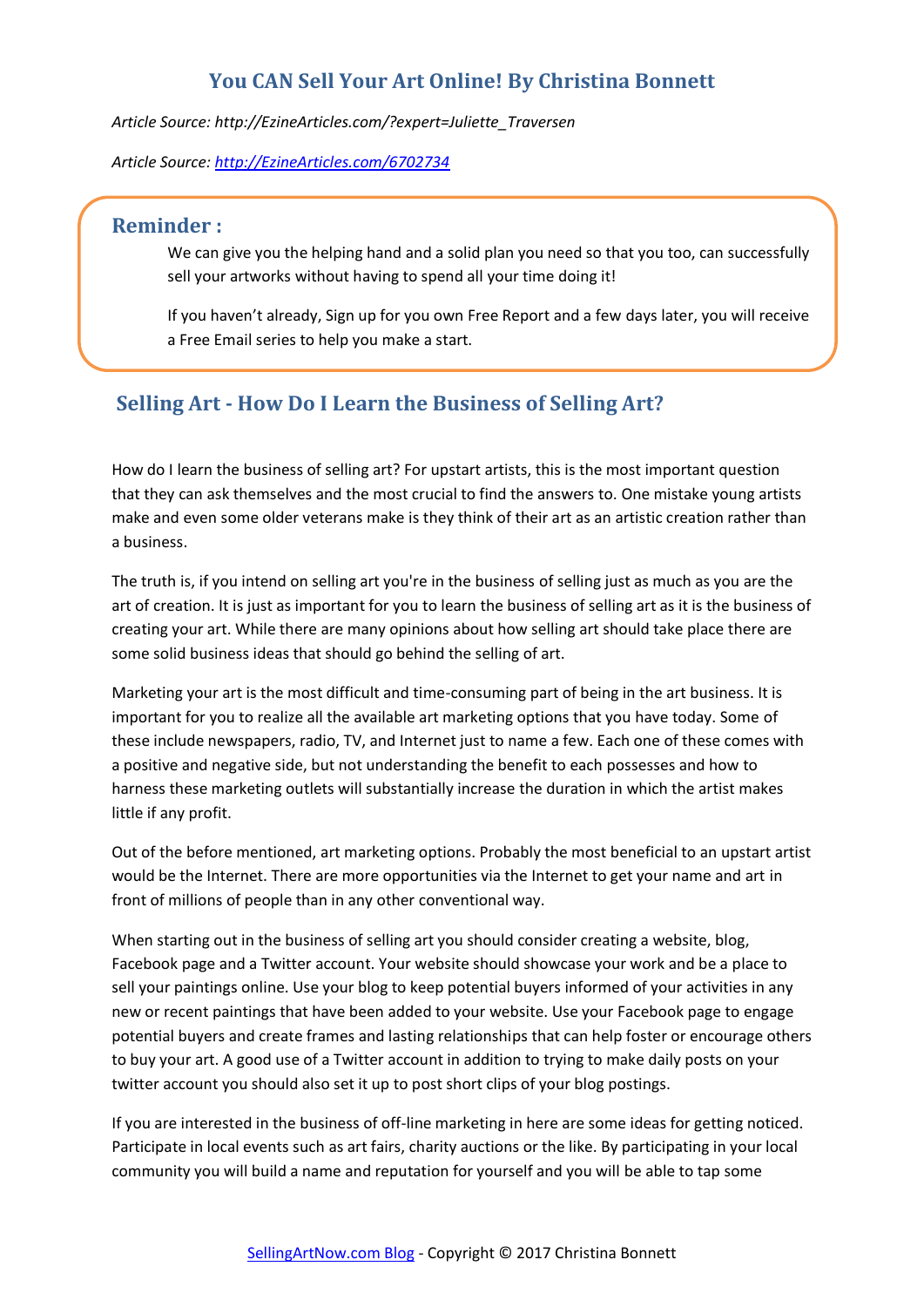<span id="page-12-0"></span>additional off-line resources such as radio or TV or even a write up in the local newspaper. Something to keep in mind is to try and not oversell yourself, but rather let the business of selling art become second nature to you and a part of who you are. Today, buyers are just as interested in the story behind the artist as they are the quality and beauty of the art.

*ART GALLERY OWNER AND INTERNET MARKETER, JUZER KIMTI IS THE AUTHOR OF "HOW TO CREATE YOUR OWN ARTIST WEBSITE-FAST AND FREE".* 

*Article Source: http://EzineArticles.com/?expert=Juzer\_S\_Kimti Article Source: [http://EzineArticles.com/4053730](http://ezinearticles.com/4053730)*

# <span id="page-12-1"></span>**Thank you for Reading**

I hope you have enjoyed reading this report and that you found the information useful.

With a helping hand and a solid plan, you too can successfully sell your artworks without having to spend all your time doing it!

My aim is to keep you creating your art while the sales happen in the background with the minimum of fuss.

Nothing is achieved without work or investment, but knowing what to prepare and how to organise your information will shorten the journey to having a presence online.

All the necessary ingredients can be in place to make sales.

Click Here to Discover How You Can Sell Your Artwork Online [http://www.SellingArtNow.com/blog/](http://www.sellingartnow.com/blog/)